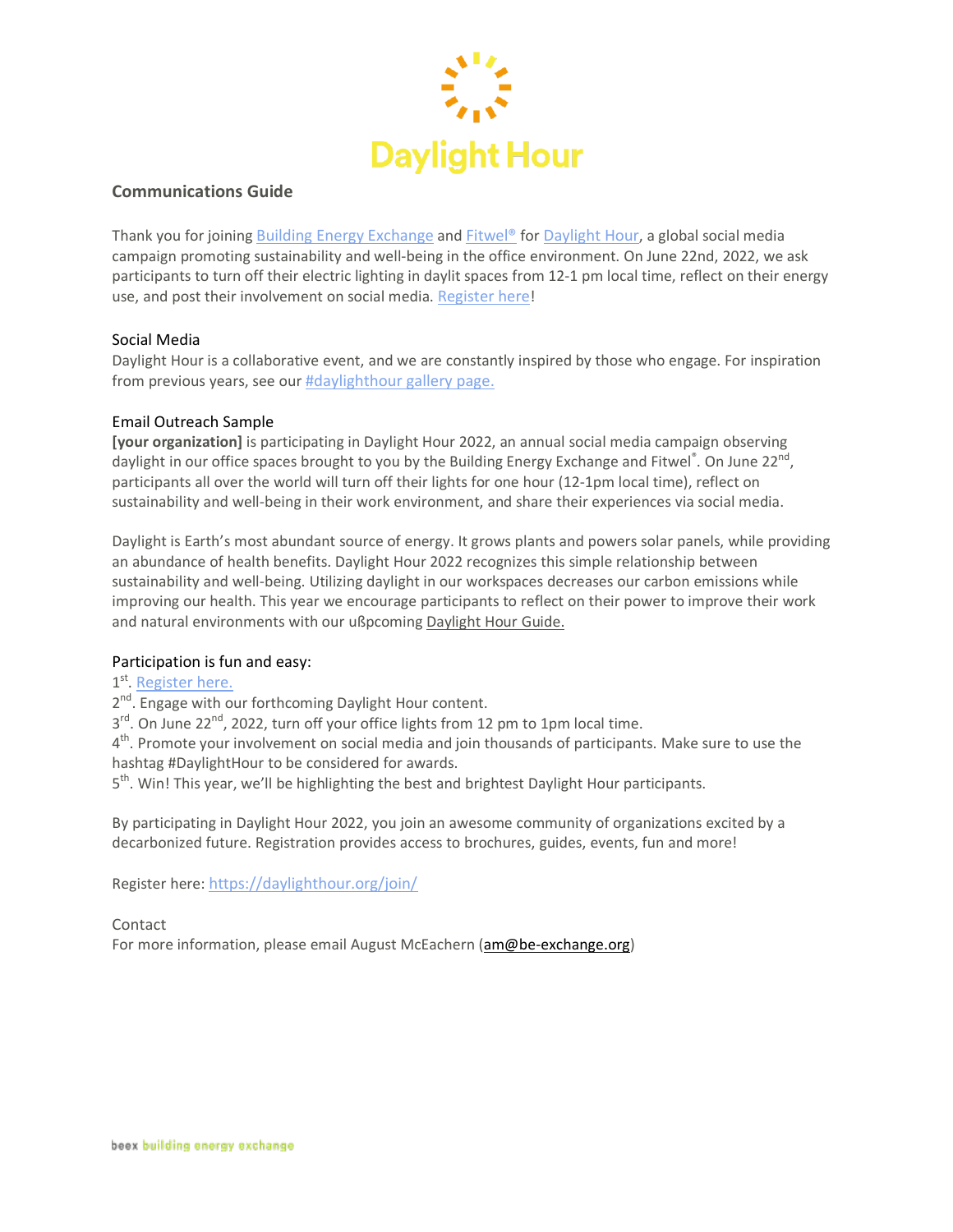## Press Kit

### **Twitter**

- 1. Don't forget #DaylightHour by @BE-Ex & @Fitwel this June 22<sup>nd</sup>, from noon to 1pm [local time]. A day after the summer solstice, [Organization] will turn off our lights and let daylight in. Post on social media using #DaylightHour to be eligible for awards. <https://daylighthour.org/join/>
- 2. #DaylightHour is a global campaign sponsored by @Fitwel that celebrates our collective power to improve our work and natural environments. On June 22<sup>nd</sup>, [Organization] will be turning off our office lighting from noon to 1pm [local time]. <https://daylighthour.org/join/>
- 3. Lights off! [Organization] is participating in @Daylight\_Hour by BE-Ex & @Fitwel, a global campaign that saves energy, decreases carbon emissions, and celebrates sustainability by turning off the lights and letting daylight in. <https://daylighthour.org/join/> #DaylightHour

#### **LinkedIn / Facebook:**

1. Lights off! [Organization] is participating in #DaylightHour, a global campaign by **@Building Energy Exchange** with support from **@Fitwel Certification System** that saves energy, decreases carbon emissions, improves wellbeing, and celebrates sustainability by turning off the lights and letting daylight in.

On June 22<sup>nd</sup>, participants all over the world will turn off their lights from noon to 1pm, reflect on sustainability and well-being in their work environment, and share their experiences via social media. It's a fun and simple action that recognizes our collective power to improve the sustainability and well-being of our environments.

Learn more about participating at <https://daylighthour.org/join/>

2.  $\#$ DaylightHour 2022 is happening this June 22<sup>nd</sup>, from noon to 1pm [local time].

Daylight is a natural source of energy. It grows plants and powers solar panels, while also providing numerous health benefits. Developed by @**Building Energy Exchange**, with support from @**Fitwel Certification System**, Daylight Hour recognizes the inherent connection between sustainability and well-being. Utilizing daylight in our workspaces decreases our carbon emissions while improving our health.

For #DaylightHour 2022, [organization] will turn off our lights for one hour (12-1pm local time), reflect on sustainability in our work and natural environments, and participate in the global social media campaign with the chance to win awards!

Participation in fun and easy. Learn how at <https://daylighthour.org/join/>